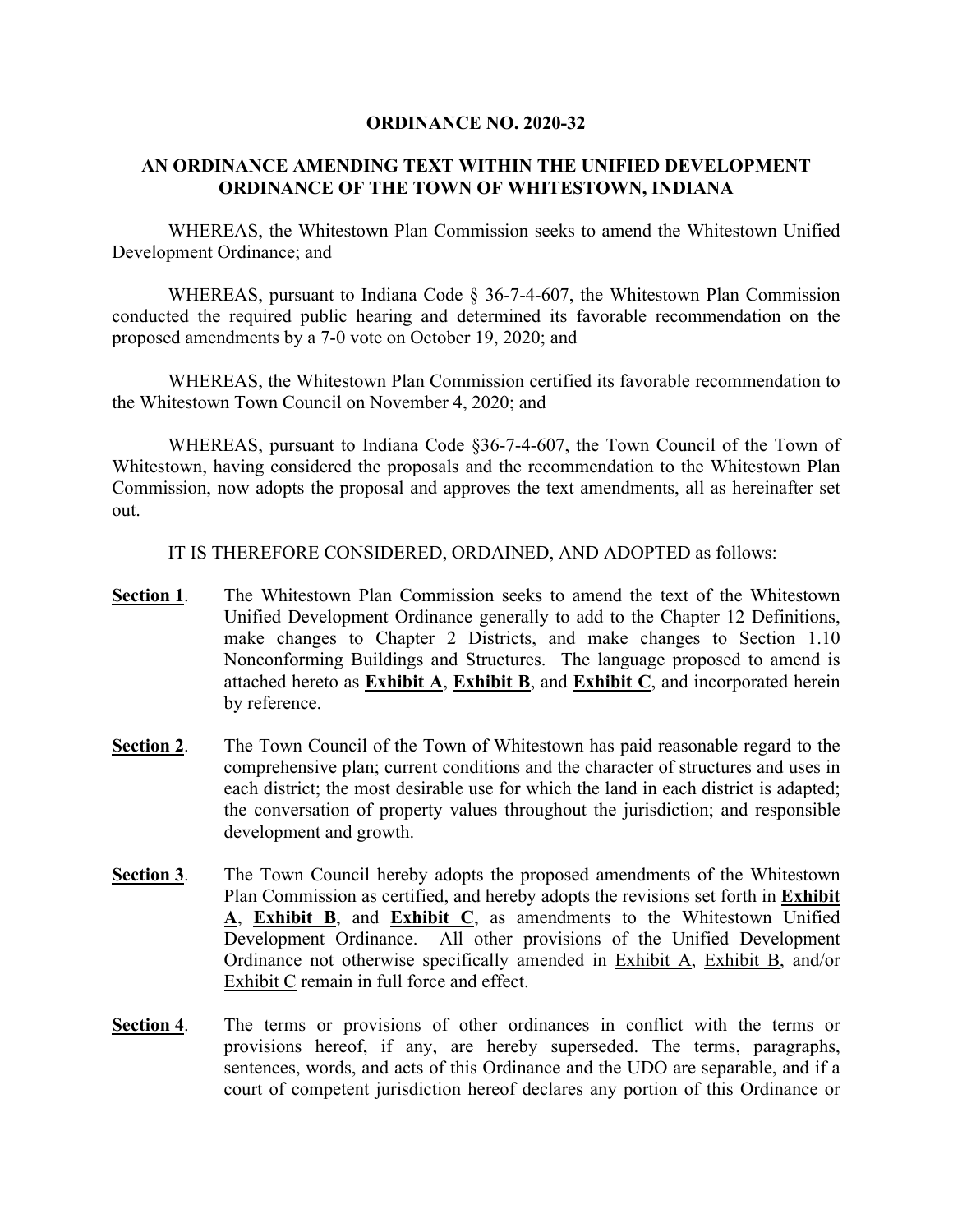UDO unconstitutional, invalid, and unenforceable for any reason, such declaration shall not affect the remaining portions or acts hereof and the court shall substitute such provisions or acts with a constitutional, valid, and enforceable provision or act as would be necessary to effectuate the enforceability of the applicable provision.

**Section 5.** This Ordinance shall be in full force and effect upon its passage as provided by applicable law.

ALL OF WHICH IS ADOPTED on the \_\_\_\_\_ day of \_\_\_\_\_\_\_\_\_\_\_\_\_\_\_\_\_\_\_, 2020, by the Town Council of the Town of Whitestown, Indiana, by a vote of \_\_\_\_ in favor and \_\_\_\_ against.

### THE TOWN COUNCIL OF THE TOWN OF WHITESTOWN, INDIANA

Clinton Bohm, President

**ATTEST:**

Matt Sumner, Clerk-Treasurer Town of Whitestown, Indiana

 $\mathcal{L}_\mathcal{L}$  , which is a set of the set of the set of the set of the set of the set of the set of the set of the set of the set of the set of the set of the set of the set of the set of the set of the set of the set of

3958219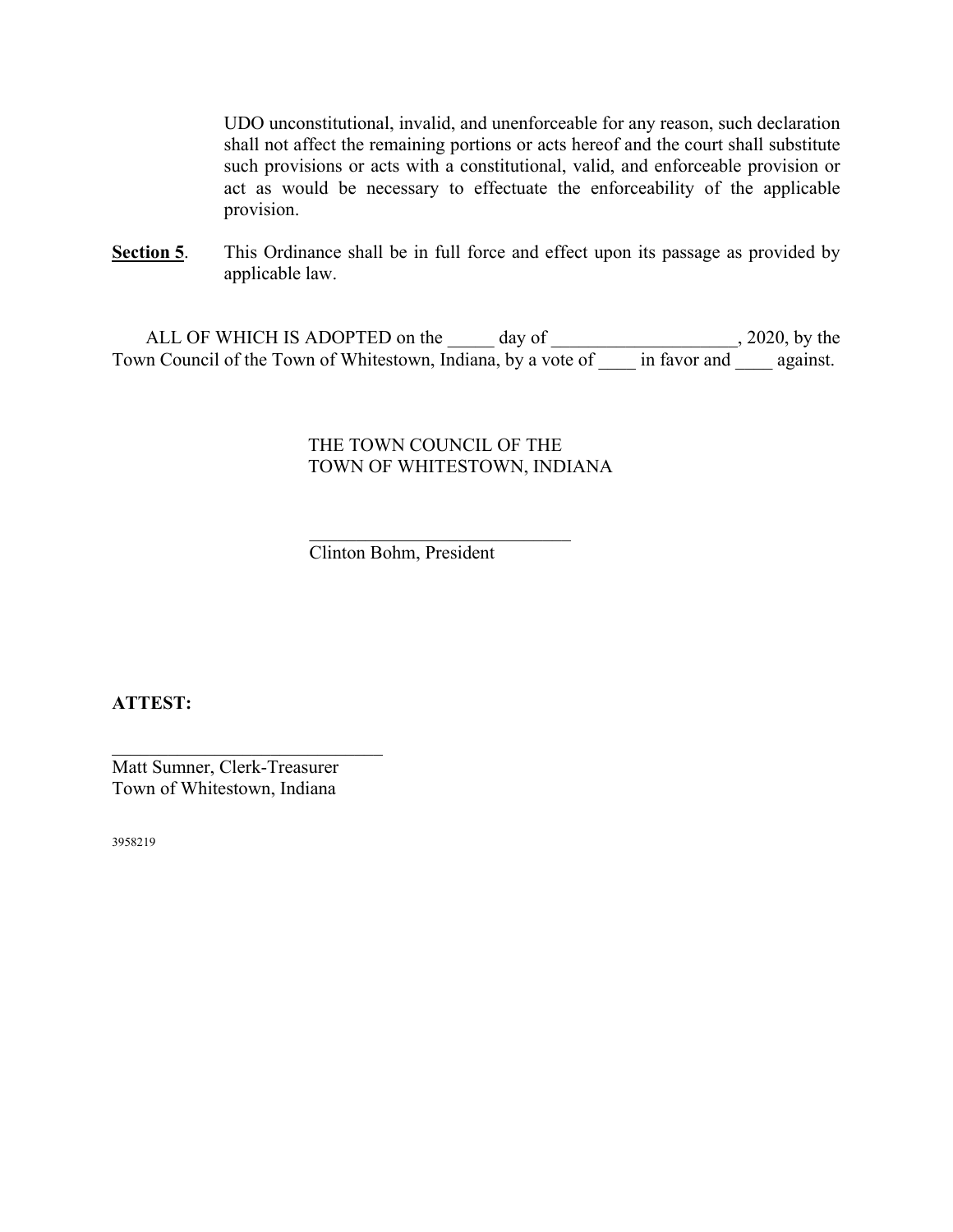# **Ordinance Language toAmend**

Language to be deleted is [striken-through]. Language to be added is [underlined].

## **Unified Development Ordinance**

## **Chapter 12 Definitions**

Assisted Living: A facility licensed by the State of Indiana that provides social opportunities within the residence community and provides supportive services with daily tasks and activities, which may include prescription distribution, transportation, and personal care.

Automobile Services, Light: Establishments providing routine maintenance and minor repair servicing of automobiles, which may include washing, cleaning, waxing, greasing, tire repair, wheel alignment, brake repair, muffler replacement, engine tune-up, flushing of radiators, servicing of air conditioners, and other activities of minor repair and servicing.

Automobile Services, Heavy: Establishments providing major repairs to the servicing of automobiles, including engine over-haul or replacement, body work, upholstery work, glass replacement, transmission over-haul brake repair with drum and disc grinding, replacement of electrical accessories such as starters and alternators, frame alignment, and rebuilding of wrecked automobiles, excluding commercial wrecking, dismantling, junk yard, truck and tractor repair.

Liquor Store: Establishments engaged in the sale of alcoholic beverages for off-premises consumption.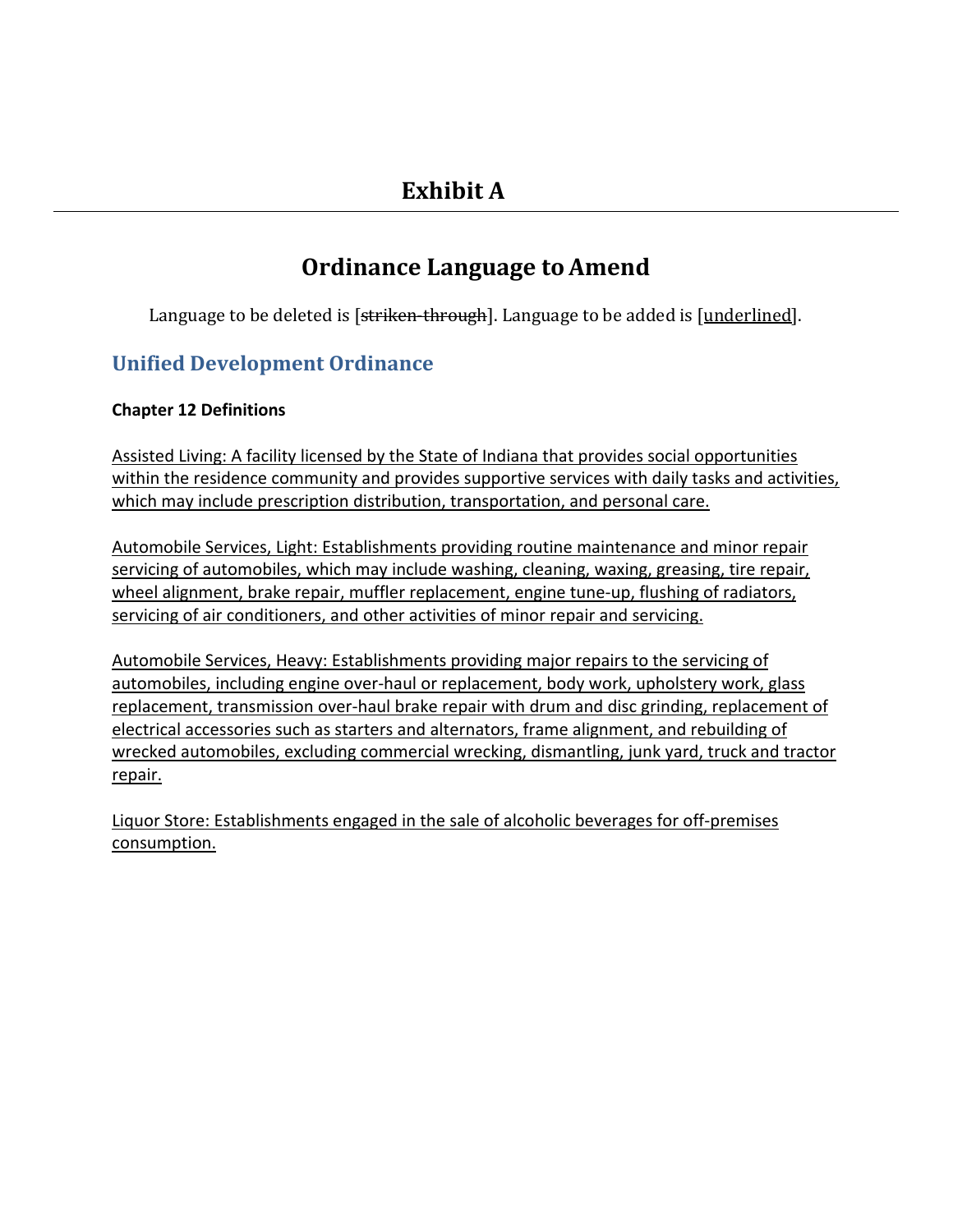## **Exhibit B**

# **Ordinance Language to Amend**

Language to be deleted is [striken-through]. Language to be added is [underlined].

## **Unified Development Ordinance**

### **Chapter 2 Districts**

| COMMERCIAL SALES, SERVICES, AND REPAIR PRIMARY USES |                |                |                 |                |              |                        |
|-----------------------------------------------------|----------------|----------------|-----------------|----------------|--------------|------------------------|
| <b>Adult Business</b>                               |                |                |                 |                |              |                        |
| All Types                                           | §3.3           | NP             | <b>NP</b>       | NP             | L-SE         | NP                     |
| <b>Arts, Recreation &amp; Entertainment</b>         |                |                |                 |                |              |                        |
| Arts, Recreation, Entertainment, Indoor             |                | ${\sf P}$      | P               | P              | $\mathsf{P}$ | $\mathsf{P}$           |
| Arts, Recreation, Entertainment, Outdoor            | $\overline{7}$ | NP             | L               | NP             | L            | L                      |
| <b>Parking of Vehicles</b>                          |                |                |                 |                |              |                        |
| <b>Parking Garage</b>                               | 8              | NP             | L               | L              | L            | L                      |
| Parking Lot                                         |                | ${\sf P}$      | NP              | P              | P            | <b>NP</b>              |
| <b>Eating &amp; Drinking Establishments</b>         |                |                |                 |                |              |                        |
| Restaurant, Class A                                 |                | P              | P               | P              | P            | P                      |
| Restaurant, Class B                                 |                | P-SE           | $\mathsf{P}$    | P              | $\mathsf{P}$ | P                      |
| Taverns & Lounges                                   |                | P-SE           | P               | P              | P            | P                      |
| <b>Lodging Accommodations</b>                       |                |                |                 |                |              |                        |
| <b>Bed &amp; Breakfast</b>                          |                | NP             | NP              | P              | NP           | P                      |
| Hotel or Motel                                      |                | NP             | <b>NP</b>       | P              | P            | P                      |
| <b>Office</b>                                       |                |                |                 |                |              |                        |
| Dental/Medical Office or Clinic                     | 9              | L              | <b>NP</b>       | L              | L            | NP                     |
| Office, All Others                                  |                | P              | P               | P              | P            | P                      |
| Retail Sales, Service & Repair                      |                |                |                 |                |              |                        |
| Animal Sales and Services, Household Pets           | 10             | N <sub>P</sub> | N <sub>P</sub>  | L              | L            | NP                     |
| Animal Sales and Services, All Others               | 11             | NP             | NP              | NP             | L            | NP                     |
| Food Sales or Market                                | 12             | L              | NP              | L              | L            | NP                     |
| Kennel, Small                                       | 13             | L-SE           | NP              | <b>NP</b>      | L-SE         | NP                     |
| <b>Liquor Store</b>                                 |                | $P-SE$         | $\overline{MP}$ | $P-SE$         | $P-SE$       | $\overline{\text{NP}}$ |
| Pawn Shop                                           | 14             | L-SE           | <b>NP</b>       | L              | NP           | NP                     |
| Retail Sales, Service & Repair, Outdoor             | 15             | L-SE           | NP              | NP             | L            | NP                     |
| Retail Sales, Service & Repair, Special Handling    |                | <b>NP</b>      | <b>NP</b>       | N <sub>P</sub> | L-SE         | N <sub>P</sub>         |
| Retail Sales, Service & Repair, All Others          |                | L              | L               | L              | L            |                        |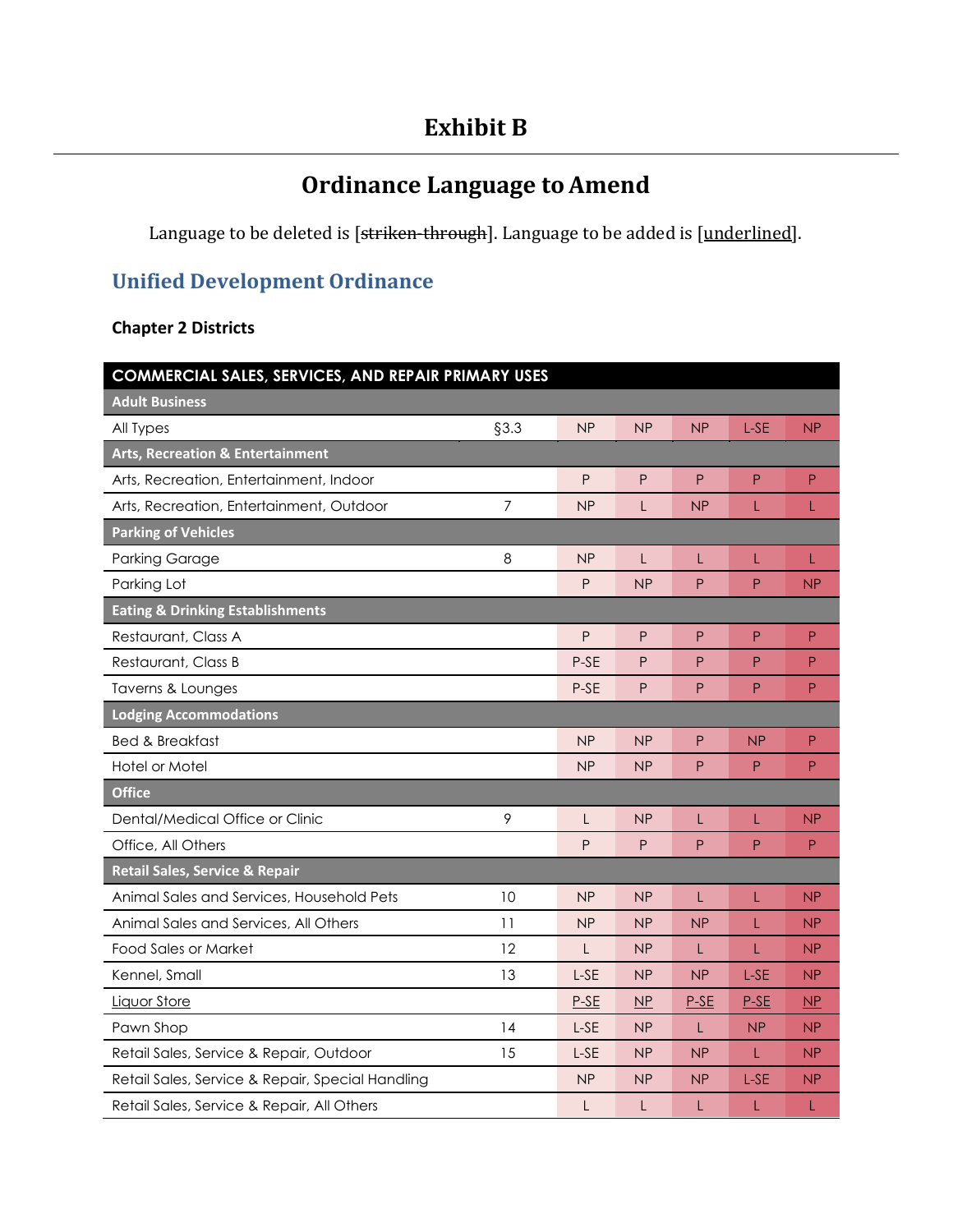| Vehicle/Equipment Sales, Service & Repair                     |    |           |           |    |      |    |
|---------------------------------------------------------------|----|-----------|-----------|----|------|----|
| Automobile Services, Light                                    | 16 |           | <b>NP</b> | NP |      | ΝP |
| Automobile Services, Heavy                                    |    | <b>NP</b> | <b>NP</b> | NP | L-SF | ΝP |
| Auto/Motorcycle/Boat/Light<br>Truck<br>Sales<br>or<br>Rentals | 18 | <b>NP</b> | <b>NP</b> | NP |      | ΝP |

| <b>USE</b>                                                    | <b>Use Limitations</b> | <b>MU-OSR</b> | <b>MU-COR</b> |
|---------------------------------------------------------------|------------------------|---------------|---------------|
| Hospital                                                      |                        | NP            | P             |
| Municipal & Government Buildings                              |                        | P             | P             |
| <b>Cultural/Special Purpose/Public Parks &amp; Open Space</b> |                        |               |               |
| Cemetery                                                      | 6                      | L             | L             |
| Libraries                                                     |                        | NP            | P             |
| Museum                                                        |                        | NP            | P             |
| Publicly Owned Park or Recreational Facility                  | 7                      | L             | L             |
| <b>Education</b>                                              |                        |               |               |
| Colleges & Universities                                       |                        | NP            | P             |
| Elementary & Secondary Schools                                |                        | P             | P             |
| <b>Trade or Business School</b>                               |                        | NP            | P             |
| <b>Public &amp; Religious Assembly</b>                        |                        |               |               |
| All Types                                                     | 8                      | L             | L             |
| <b>COMMERCIAL SALES, SERVICES, AND REPAIR PRIMARY USES</b>    |                        |               |               |
| <b>Arts, Recreation &amp; Entertainment</b>                   |                        |               |               |
| Arts, Recreation, Entertainment, Indoor                       | 9                      | P             | L             |
| Arts, Recreation, Entertainment, Outdoor                      | 10                     | L             | L             |
| Sports and/or Entertainment Arena or Stadium                  | 11                     | L-SE          | <b>NP</b>     |
| <b>Parking of Vehicles</b>                                    |                        |               |               |
| <b>Parking Garage</b>                                         | 12                     | NP            | L             |
| <b>Eating &amp; Drinking Establishments</b>                   |                        |               |               |
| Restaurant, Class A                                           |                        | NP            | P             |
| Restaurant, Class B                                           |                        | NP            | P             |
| Taverns & Lounges                                             |                        | NP            | P             |
| <b>Lodging Accommodations</b>                                 |                        |               |               |
| <b>Bed &amp; Breakfast</b>                                    |                        | P-SE          | P             |
| Hotel or Motel                                                |                        | NP            | P             |
| <b>Office</b>                                                 |                        |               |               |
| Dental/Medical Office or Clinic                               | 13                     | NP            | L             |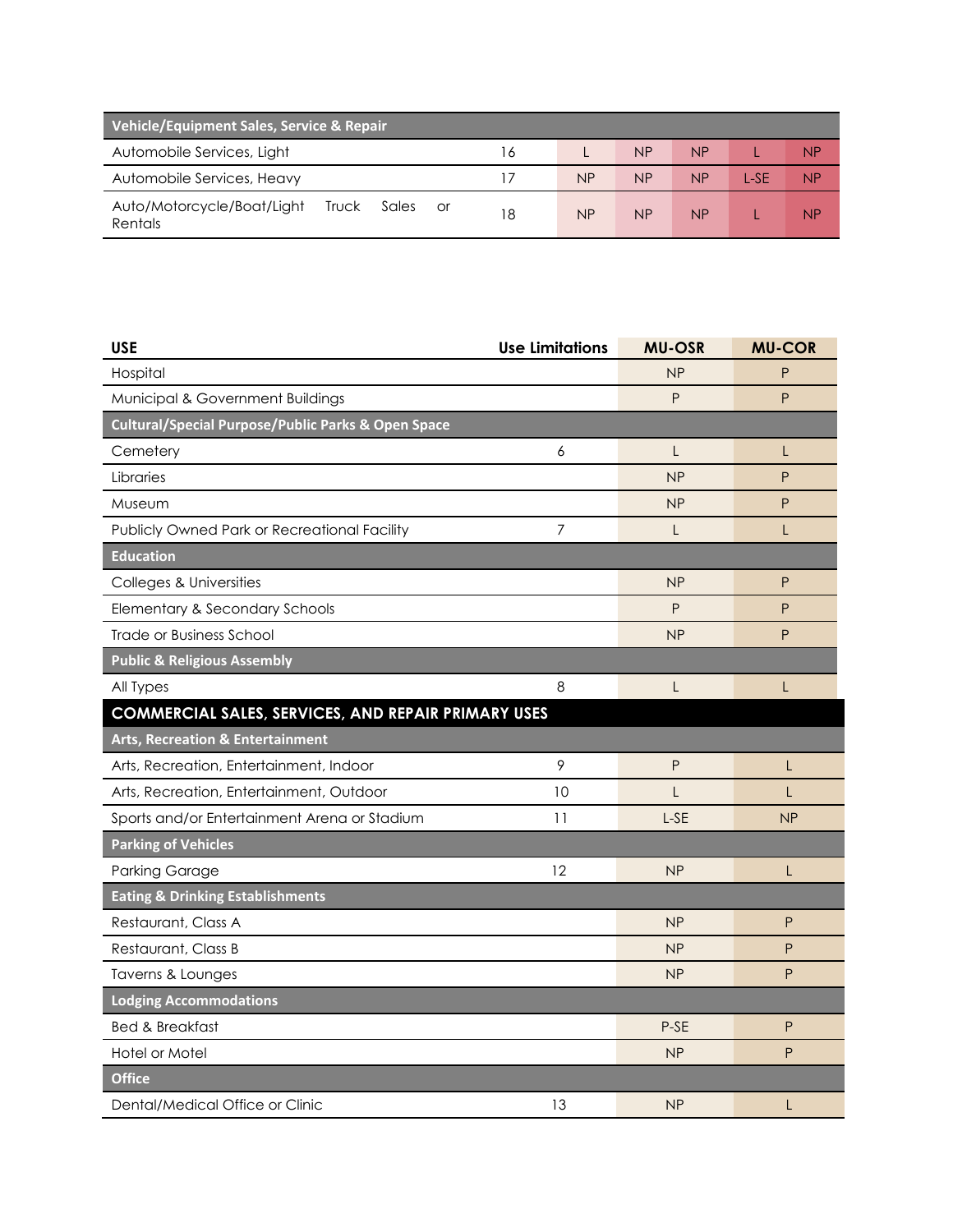| Office, All Others                                |    | NP        | P         |
|---------------------------------------------------|----|-----------|-----------|
| <b>Retail Sales, Service &amp; Repair</b>         |    |           |           |
| Animal Sales and Services, Household Pets         | 14 | <b>NP</b> |           |
| <b>Food Sales or Market</b>                       | 15 | NP        |           |
| Liquor Store                                      |    | NP        | <u>SE</u> |
| Retail Sales, Service & Repair, Outdoor           | 16 | NP        |           |
| Retail Sales, Service & Repair, All Others        |    | NP        |           |
| Vehicle/Equipment Sales, Service & Repair         |    |           |           |
| Automobile Services, Light                        | 17 | NP        |           |
| Auto/Motorcycle/Boat/Light Truck Sales or Rentals | 18 | <b>NP</b> |           |